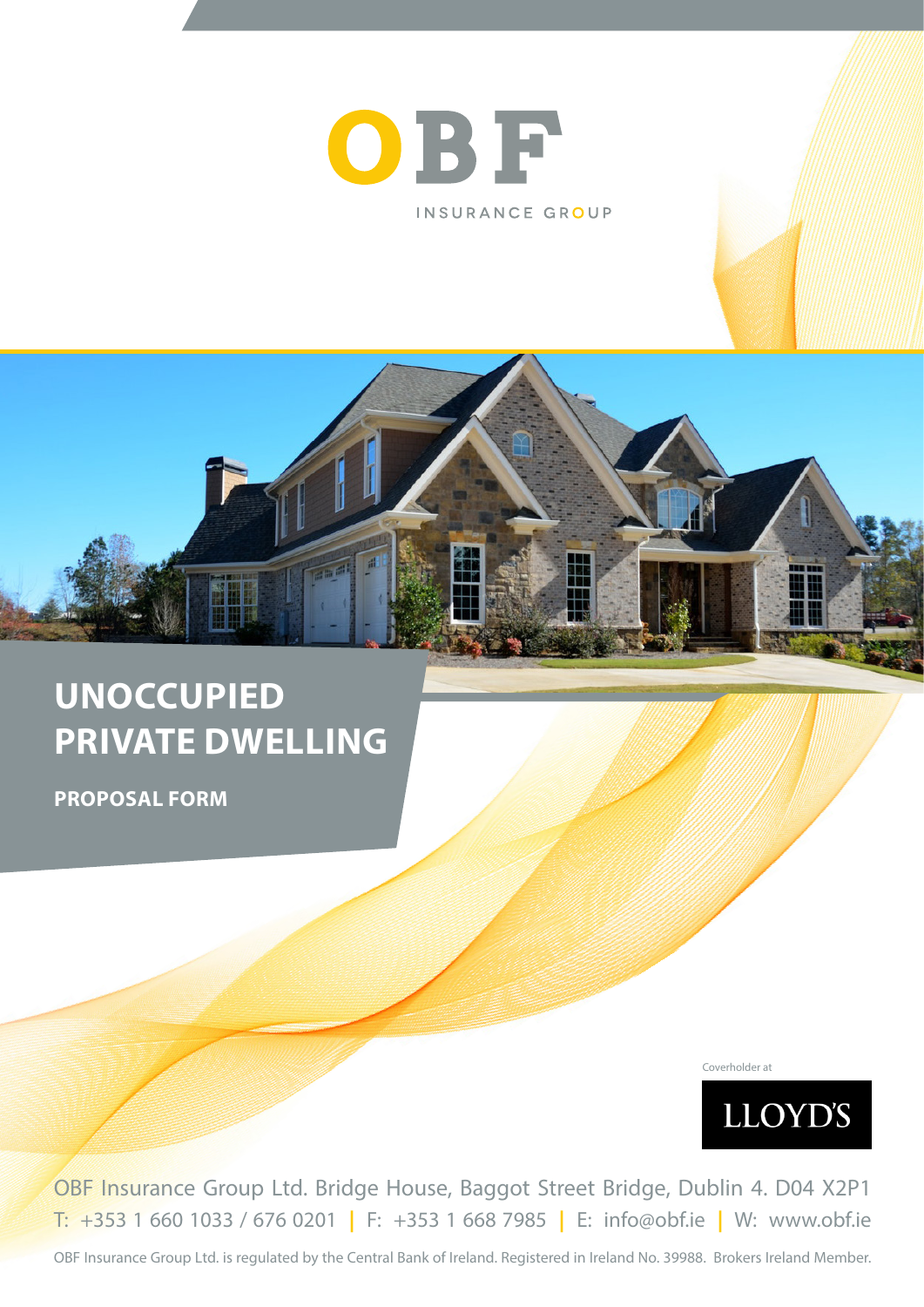### **NOTES**

Cover on the buildings and contents is subject to the terms and conditions of the policy. The insurance will not be in place until the proposal form has been accepted by OBF Insurance Group Ltd. who reserve the right to decline any proposal. A copy of the completed proposal form will be issued with your policy documentation. If you would like to examine the cover in more detail, a specimen policy is available free on request.

OBF Insurance Group Ltd. draws your attention to the importance of answering all questions honestly and with reasonable care. The answers you give must be true and complete. This is for your protection because, if you do not give us full and complete information, a claim under your policy could be declined or your cover cancelled.

You should also advise us of any material changes in your circumstances which might later alter the subject matter of the policy or the nature of the risk being insured. If you do not advise us of such changes, cover under the policy may be lost.

Statement of Values It is important that you should ensure the values given are adequate as under-insurance may reduce the amount recoverable in the event of a claim.

Photographs Photographs of the inside and outside of the property MUST be included with this proposal form.

**Excesses** =  $\epsilon$ 1.000 unless otherwise stated

**Propertiesfor sale/rent** If a property is for sale or rent you must advise of a website/advertisement where the property can be viewed.

For further information contact:

- **OBF Insurance Group Ltd., Bridge House, Baggot Street Bridge,** Dublin 4.  $t + 35316601033$  $f$  +353 1 668 7985 e info@obf.ie
- w www.obf.ie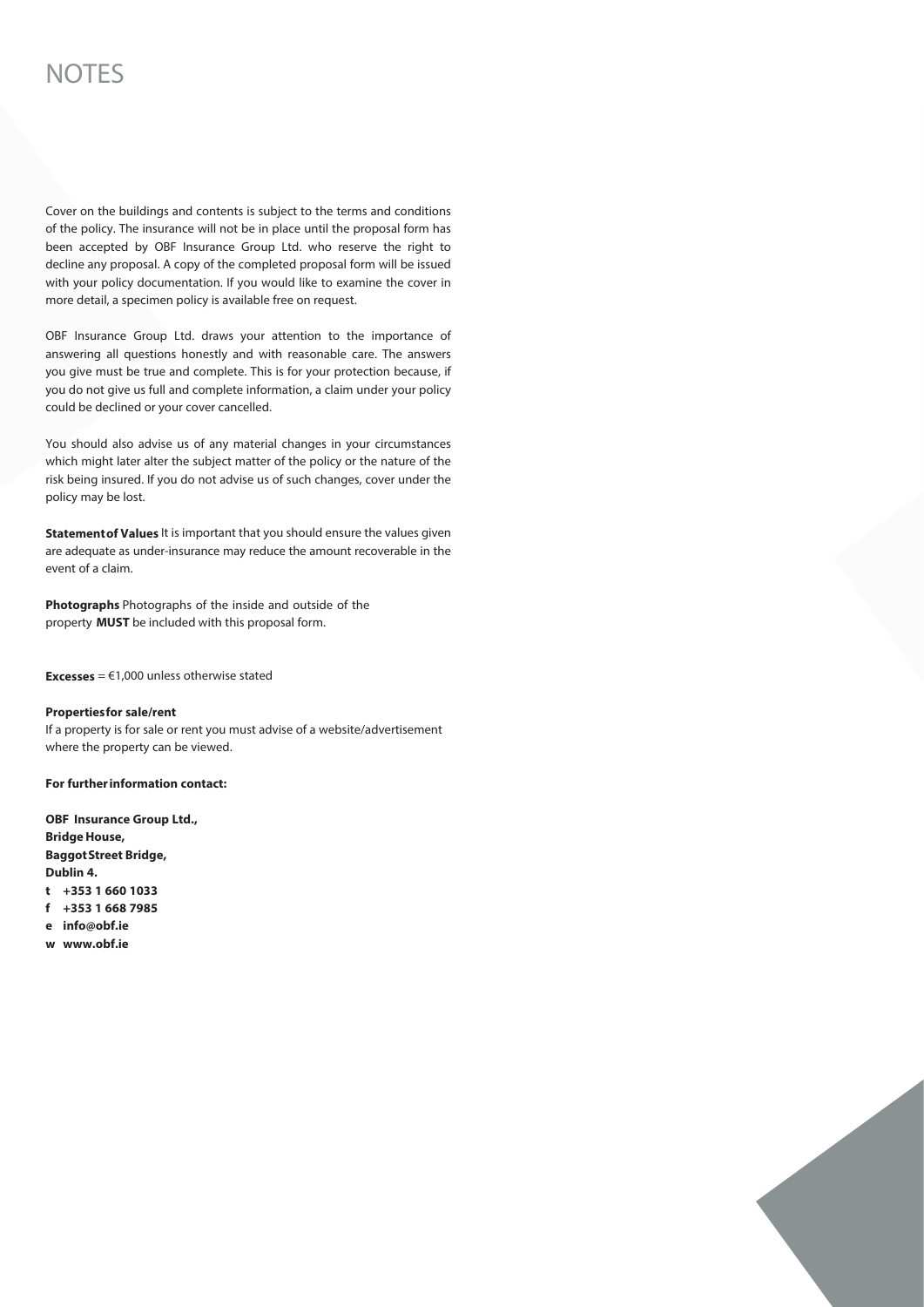| PLEASE INCLUDE PHOTOGRAPHS OF THE INSIDE AND OUTSIDE OF<br>THE PROPERTY WITH THIS PROPOSAL |               | 7. What year was the property originally constructed?                                                                                                                                                                                                           |          |
|--------------------------------------------------------------------------------------------|---------------|-----------------------------------------------------------------------------------------------------------------------------------------------------------------------------------------------------------------------------------------------------------------|----------|
| 1. Proposer(s)                                                                             |               | 8. Claims history of the property to be insured:<br>Please advise if you aware of any damage that ever occured to the<br>property<br>What was the nature of the damage:                                                                                         |          |
| 2. Full Occupation                                                                         |               |                                                                                                                                                                                                                                                                 |          |
| 3. Telephone number                                                                        |               |                                                                                                                                                                                                                                                                 |          |
| <b>3a. Email address</b>                                                                   |               | Date of damage:                                                                                                                                                                                                                                                 |          |
| 4. Address of property to be insured (please include Eircode)                              |               | Have all repairs been carried<br>out? If no, please advise further                                                                                                                                                                                              | yes   no |
| 5. Postal address (please include Eircode)                                                 |               | 9. Buildings Sums Insured:                                                                                                                                                                                                                                      |          |
| 5a. How far away from the property to be insured do you live?                              |               | What is the rebuilding cost of the property (the home and<br>its decorations, fixtures and fittings attached to the home,<br>permanently installed swimming pools, tennis courts,<br>drives, patios and terraces, walls, gates, fences and fixed<br>fuel tanks) |          |
|                                                                                            |               | 10. What is the Contents sum insured?                                                                                                                                                                                                                           |          |
| 6. Is the property:                                                                        |               | 11. Is there any other financial interest in the<br>building? e.g bank or building society:<br>If the answer is "yes", please provide details below:                                                                                                            | yes   no |
| - Built entirely of brick, stone or concrete?                                              | yes   no      |                                                                                                                                                                                                                                                                 |          |
| - Roofed with slates, tiles or concrete?                                                   | yes   no      |                                                                                                                                                                                                                                                                 |          |
| - In a good state of repair?                                                               | $yes \mid no$ | 12a. How long has the property been unoccupied for prior to this<br>application?                                                                                                                                                                                |          |
| - Free from graffiti?                                                                      | $yes \mid no$ |                                                                                                                                                                                                                                                                 |          |
| - Free from malicious damage?                                                              | yes   no      | 12b. Reason for unoccupancy                                                                                                                                                                                                                                     |          |
| If no is answered to any of the above please give full details:                            |               |                                                                                                                                                                                                                                                                 |          |

**12c. How long is the property expected to remain unoccupied?**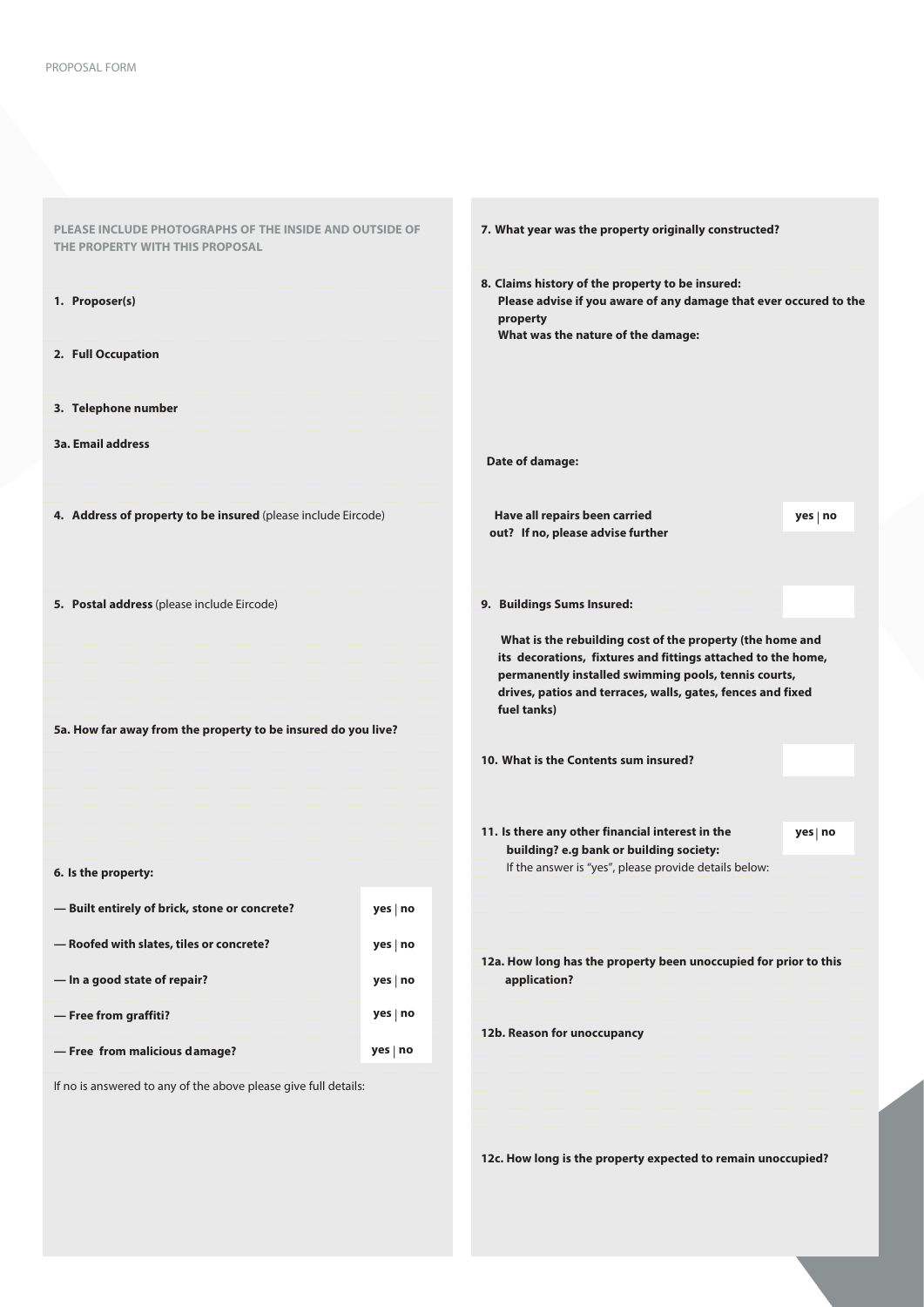## PROPOSAL FORM (continued)

| 13a. What arrangements are made for the regular inspection                                              | Have you, or anyone living with you:                                                            |
|---------------------------------------------------------------------------------------------------------|-------------------------------------------------------------------------------------------------|
| and maintenance of the property?                                                                        | 16 a. Ever had a proposal for insurance                                                         |
|                                                                                                         | yes   no<br>declined, renewal refused, cover terminated                                         |
|                                                                                                         | or special conditions imposed by any insurer?                                                   |
|                                                                                                         | If yes, please advise the reason and when the                                                   |
| 13b. Where there is a keyholder please provide their:                                                   | declinature/termination/imposition of special                                                   |
| 1. Name:                                                                                                | conditions occurred:                                                                            |
| 2. Address:                                                                                             |                                                                                                 |
|                                                                                                         | 16.b Ever been declared bankrupt or been                                                        |
|                                                                                                         | yes   no<br>convicted of any offence involving dishonesty                                       |
|                                                                                                         | of any kind (e.g. fraud, forgery, theft, robbery                                                |
| 3. Distance from the risk address:                                                                      | or handling or receiving stolen goods) or been<br>convicted of any crime of violence associated |
|                                                                                                         | with any of these offences? Please note that                                                    |
|                                                                                                         | convictions which are deemed to be spent under                                                  |
|                                                                                                         | the Criminal Justice (Spent Convictions and<br>Certain Disclosures) Act 2016 need not be        |
| 14. Security                                                                                            | disclosed.                                                                                      |
| i) Details of locks on external doors:                                                                  |                                                                                                 |
|                                                                                                         |                                                                                                 |
|                                                                                                         | If yes, please advise when the bankruptcy or                                                    |
|                                                                                                         | conviction occurred and if a conviction, please<br>specify the nature of same:                  |
| ii) Details of window locks:                                                                            |                                                                                                 |
|                                                                                                         |                                                                                                 |
|                                                                                                         | 16.c Sustained any loss, damage or injury or                                                    |
| iii) Details of any working alarm:                                                                      | yes   no<br>incurred any liability to a third party during                                      |
|                                                                                                         | the last five years, whether or not a claim was<br>paid? If yes, please advise:                 |
|                                                                                                         |                                                                                                 |
|                                                                                                         | (i) Date                                                                                        |
| iv) Is the alarm connected to a central<br>yes   no                                                     | (ii) Type of loss                                                                               |
| monitoring station:                                                                                     | (iii) Was a claim made?                                                                         |
|                                                                                                         |                                                                                                 |
|                                                                                                         | (iv) If yes, has it been settled?                                                               |
| 15. What do you intend to do with the property?<br>(IF FOR SALE/RENT PLEASE PROVIDE THE WEBSITE ADDRESS | (v) If settled, what was the settlement                                                         |
| <b>WHERE THE PROPERTY CAN BE VIEWED)</b>                                                                | amount?                                                                                         |
|                                                                                                         |                                                                                                 |
|                                                                                                         |                                                                                                 |
|                                                                                                         |                                                                                                 |
|                                                                                                         |                                                                                                 |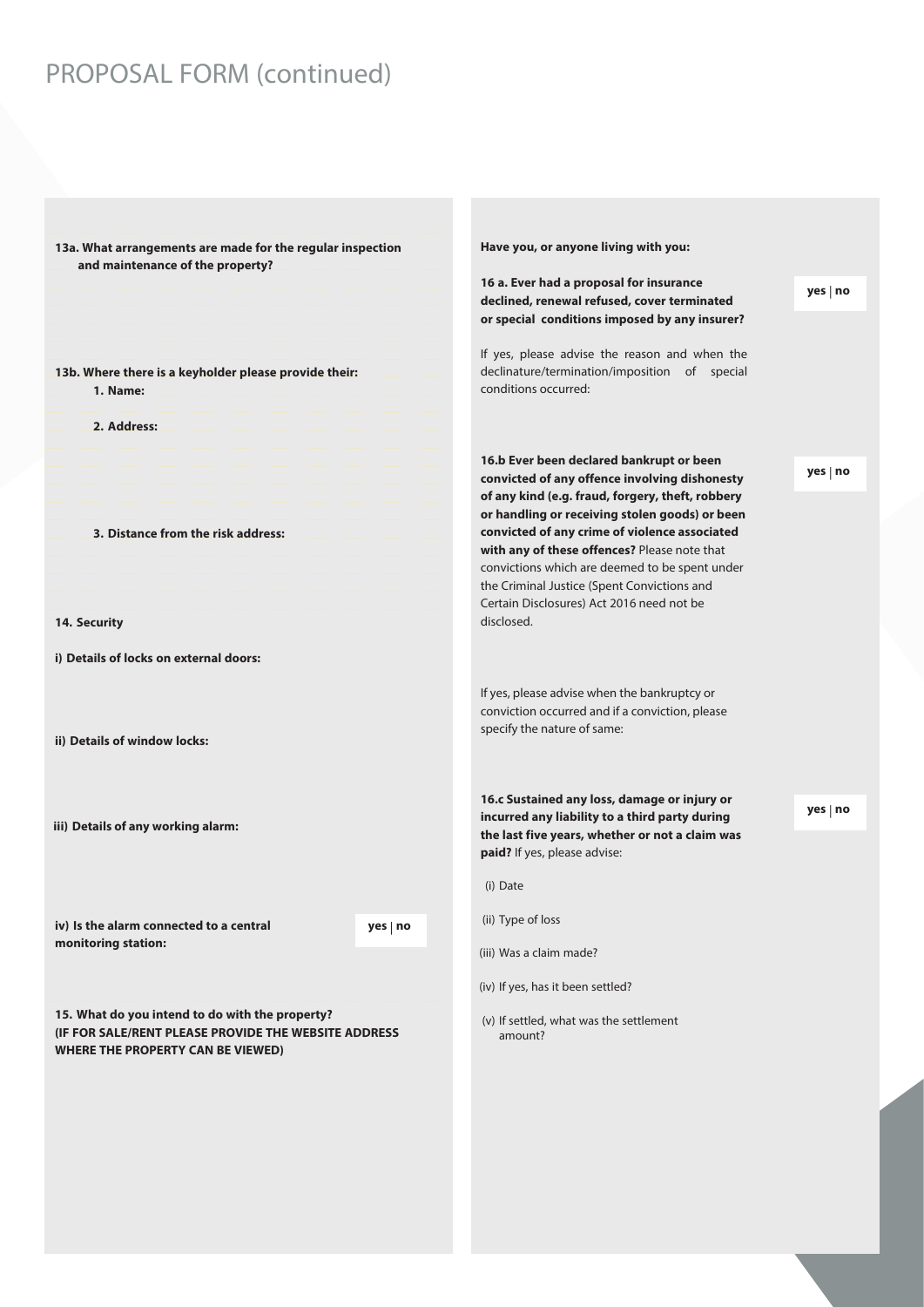

**N.B Evidence of contractors insurance must be provided prior to any building work commencing**

#### **Data Protection Policy**

OBF Insurance Group Ltd recognise that protecting personal information including sensitive personal information is very important and we recognise that you have an interest in how we collect, use and share such information. Our Data Protection Policy is in line with the requirements under the General Data Protection Regulations (GDPR) which are effective from 25 May 2018.

Please read the following carefully as it contains important information relating to the information that you give us or has been provided to us on your behalf. If you provide information relating to anyone other than yourself, you are responsible for obtaining their consent to the use of their data in the manner outlined below.

Full details of how we collect, use, store and protect your data can be found in our Data Privacy Notice, a copy of which is available on request or via our website, www.obf.ie.

#### **What does OBF Insurance Group Ltd do with your personal data?**

Information you provide will be used by OBF Insurance Group Ltd for the purposes of processing your application and administering your insurance policy. OBF Insurance Group Ltd may need to collect sensi-tive personal data relating to you (such as medical or health records) in order to process your application and/or any claim made.

All information supplied by you will be treated in confidence by OBF Insurance Group Ltd and will not be disclosed to any third parties except (a) to our agents, sub –contractors and reinsurers (b) to third parties involved in the assessment, administration or investigation of a claim (c) where your consent has been received or (d) to meet our legal or regulatory obligations. In order to provide you with products and services this information will be held in the data systems of OBF Insurance Group Ltd or our agents or subcontractors. The data is held on servers with multiple layers of security. Please note that some servers which may hold your data are located outside the EU.

We will hold data collected from you for the duration of our business relationship with you and for six years after that. This is a requirement under the Central Bank's Consumer Protection Code 2012. Your data may be used for the purposes of automated decision making but will not be used for profiling purposes.

OBF Insurance Group Ltd. may pass your information to other companies for processing on its behalf. OBF Insurance Group Ltd will ensure that its transfer of data is lawful and that your information is kept securely and only used for the purpose for which it was provided.

Calls to and from OBF Insurance Group Ltd are recorded for quality assurance or verification purposes.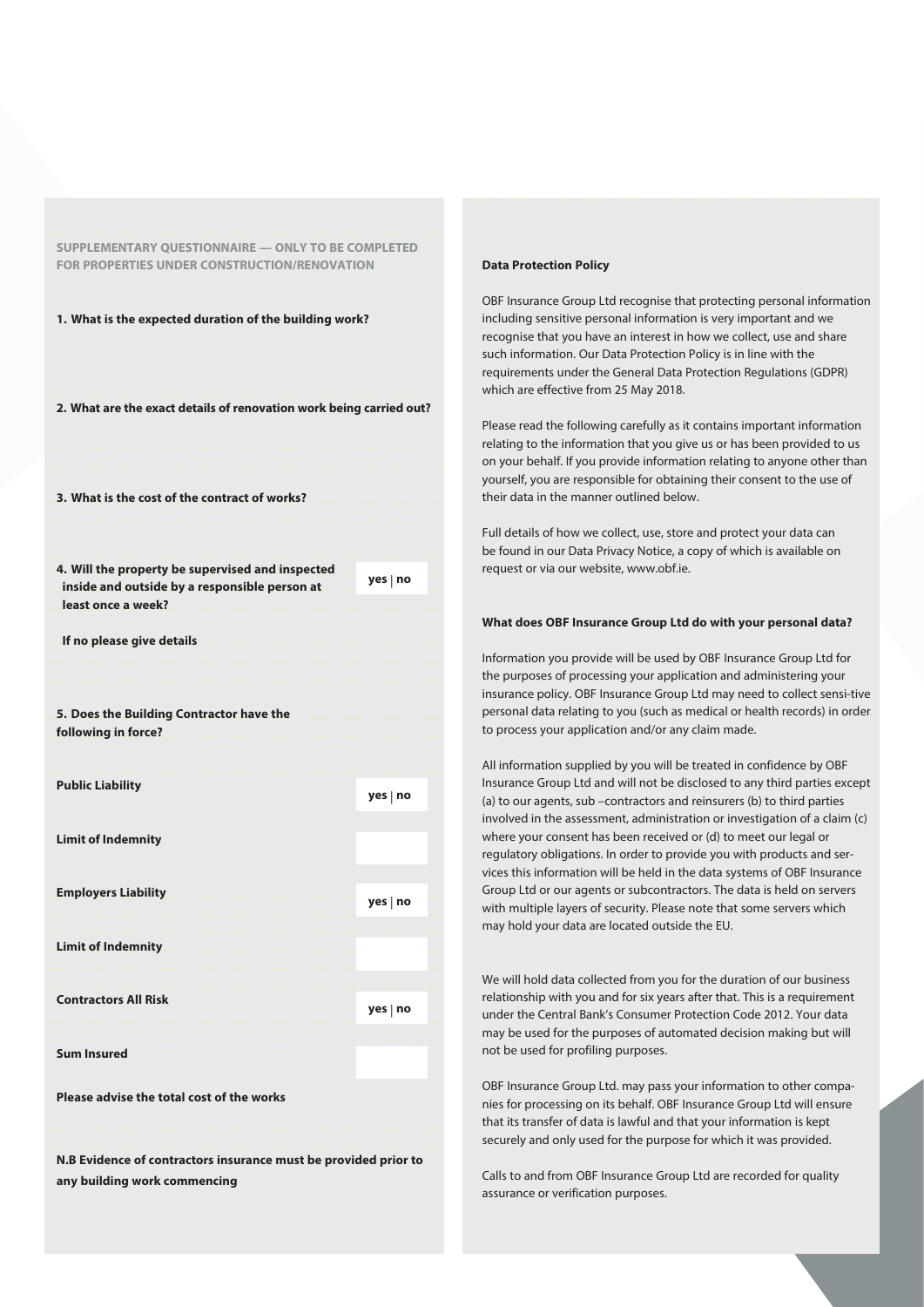#### Your Rights under our Data Protection Policy

You have the right to :

•Access the data we hold about you

•Have the data we hold about you transferred to another person or organisation

•Have inaccurate data about you corrected

•Have information about you erased (this could affect our ability to process your business)

•Object to direct marketing from us

•Restrict the processing of your data (this could affect our ability to process your business)

•Make a complaint to us about the implementation of our data protection policy and procedures.

To access the data we hold about you, you will need to complete and submit a Data Access Request Form, available on request or via our website.

#### Data Breaches

In the event of a data breach which results in your personal data being compromised, we will advise the Data Protection Commissioner within 72 hours at most, unless the data was encrypted or anonymised. Where there is a high risk to your rights, as set out in the GDPR, we will also advise you of the details of the breach and the steps we have taken to rectify it and prevent its recurrence.

#### Fraud Prevention, Detection and Claims History

In order to prevent and detect fraud as well as the non-disclosure of material information, and in addition to comply with moneylaundering legislation, OBF Insurance Group Ltd. may at any time:

• Share information about you with companies or organisations outside OBF Insurance Group Ltd. including, where appropriate, private investigators and public bodies including An Garda Siochana

• Check your details with fraud prevention agencies as well as databases and other sources of information including, but not limited to, the insurance industry claims database known as InsuranceLink. For information on the functioning of InsuranceLink, please visit insurancelink.ie.

#### **DECLARATION**

"I declare that I have answered all questions in this proposal form honestly and with reasonable care. I have provided full and complete information and have not withheld any information which I have been asked to provide. I understand that non-disclosure of material information could result in a claim being declined or the policy cancelled. This proposal and the information provided in connection with it contain statements upon which underwriters will rely in deciding to accept this insurance. Should a contract of insurance be concluded, this proposal will form the basis of the insurance"

#### **Proposer's Signature**

**Date** 

This insurance will not be in place until the proposal form has been accepted by OBF Insurance Group Ltd. who reserve the right to decline any proposal.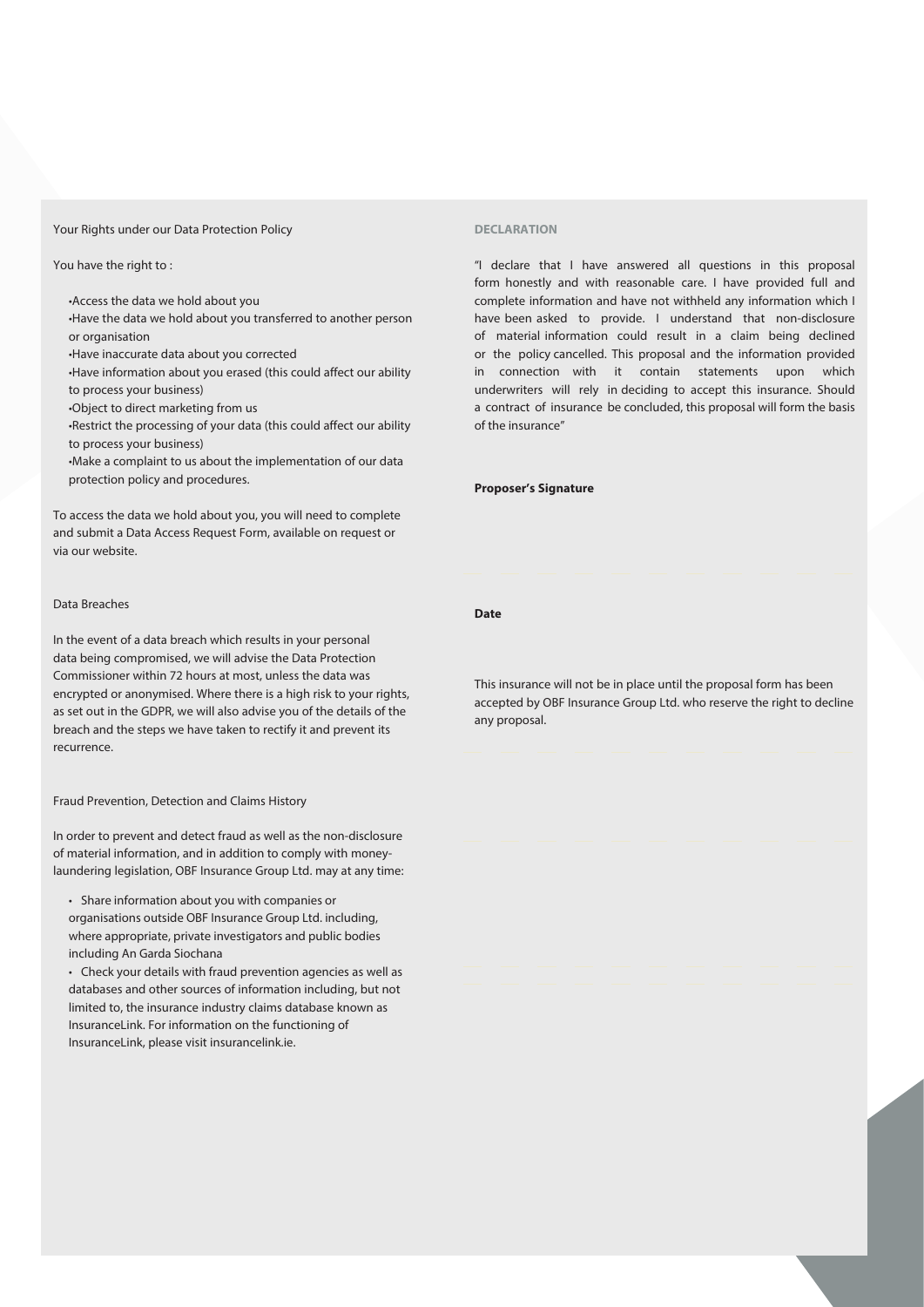